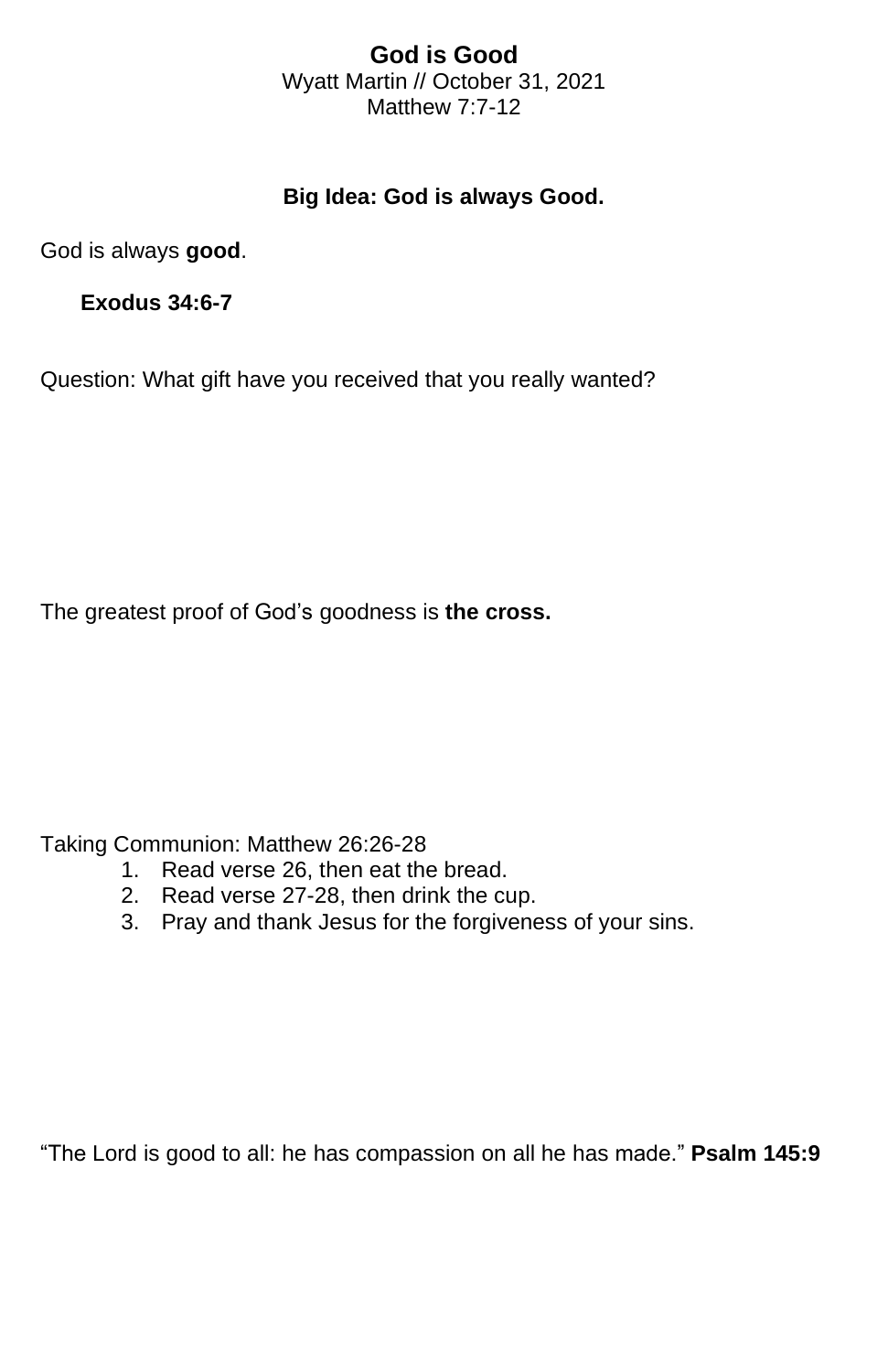## **Sermon questions**

This week is a Life Together Sunday, and we're talking about one of the foundational truths our family needs to believe in order to thrive as we follow Jesus together: God is Good. The passage to study is **Matthew 7:7-12**

Use these questions to discuss the message from Sunday, focusing on how you can **grow** as an everyday follower of Jesus and how you can **go** accomplish what Jesus calls you to do.

## Read **Matthew 7:7-12.**

1. When in your life have you most easily felt the reality of the goodness of God?

2. When in your life has it been hardest to trust the goodness of God? What, if anything, helped you to work through that?

3. How do you reconcile the reality of pain and hurt in the world with the reality of God's goodness?